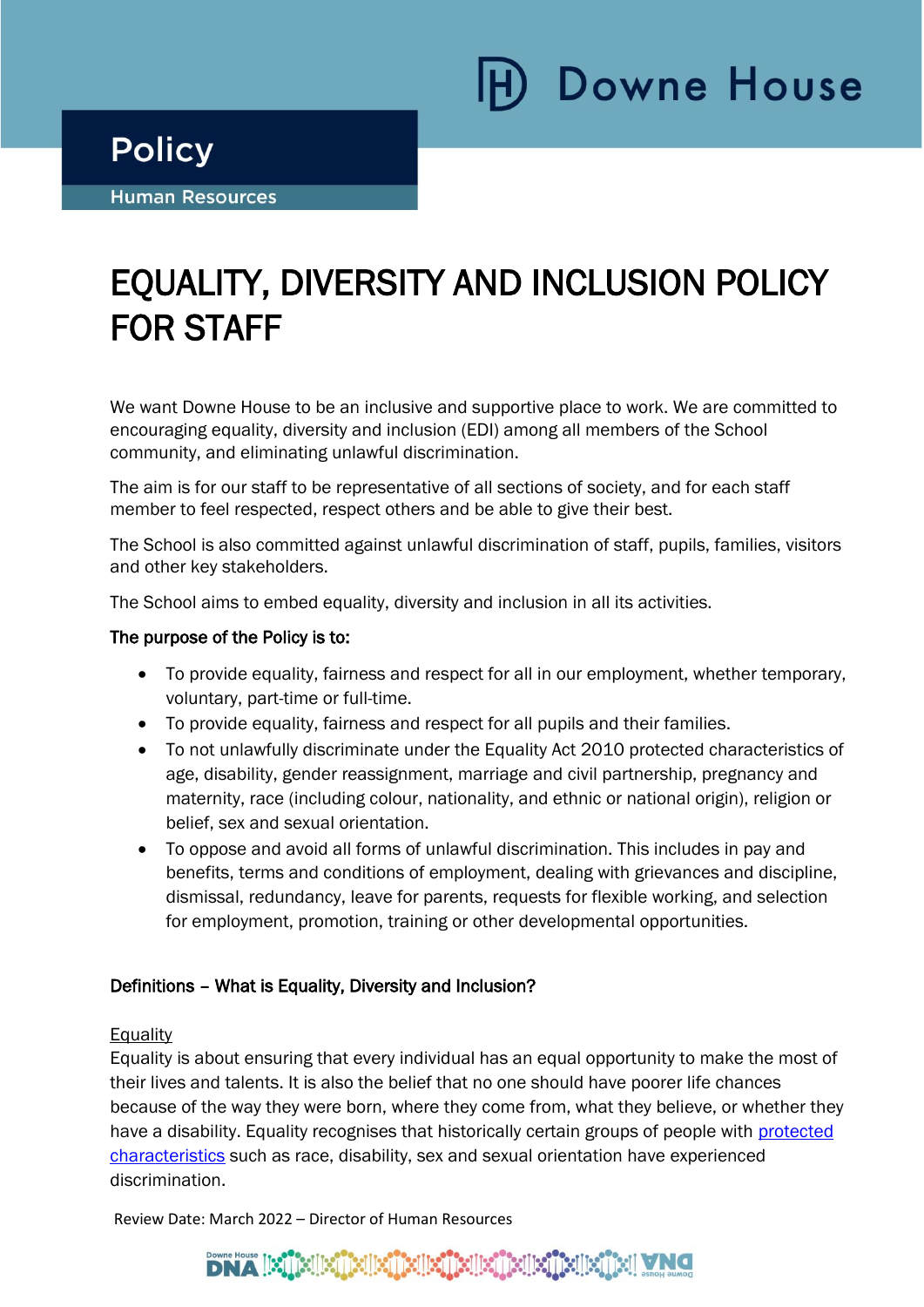#### **Diversity**

Diversity is about recognising difference and understanding and respecting those differences. It is acknowledging the benefit of having a range of perspectives in decision-making, widening participation and making a workforce representative of the organisation's service users and society as a whole.

#### **Inclusion**

Inclusion is where people's differences are valued and used to enable everyone to thrive at work. An inclusive working environment is one in which everyone feels that they belong without having to conform, that their contribution matters and they are able to perform to their full potential, no matter their background, identity or circumstances. An [inclusive](https://www.cipd.co.uk/knowledge/fundamentals/relations/diversity/building-inclusive-workplaces/)  [workplace](https://www.cipd.co.uk/knowledge/fundamentals/relations/diversity/building-inclusive-workplaces/) has fair policies and practices in place and enables a diverse range of people to work together effectively

#### Our Policy

- 1. Downe House will aim to promote a culture that encourages equality, diversity and inclusion in all aspects of our work.
- 2. We will aim to create a working environment free of bullying, harassment, victimisation and unlawful discrimination, promoting dignity and respect for all, and where individual differences and the contributions of all staff, pupils and other stakeholders are recognised and valued.
- 3. Our commitment to EDI includes training all our employees about their rights and responsibilities under the Equality, Diversity and Inclusion Policy, and their responsibility to promote best practice, and challenge bias.
- 4. Staff will have a responsibility to conduct themselves in a way that helps the School provide equal opportunities in employment, and prevents bullying, harassment, victimisation and unlawful discrimination of everyone in the School community including colleagues and pupils.
- 5. All staff should understand they, as well as Downe House, can be held liable for acts of bullying, harassment, victimisation and unlawful discrimination, in the course of their employment.
- 6. Everyone in the School community should feel able to raise any issues and concerns without fear of prejudice or reprisal
- 7. The School will take seriously complaints of bullying, harassment, victimisation and unlawful discrimination. Such acts will be investigated and dealt with as misconduct under the School's grievance and/or disciplinary procedures, and appropriate action will be taken. Particularly serious complaints could amount to gross misconduct and lead to dismissal. Some serious complaints may also be a criminal matter.